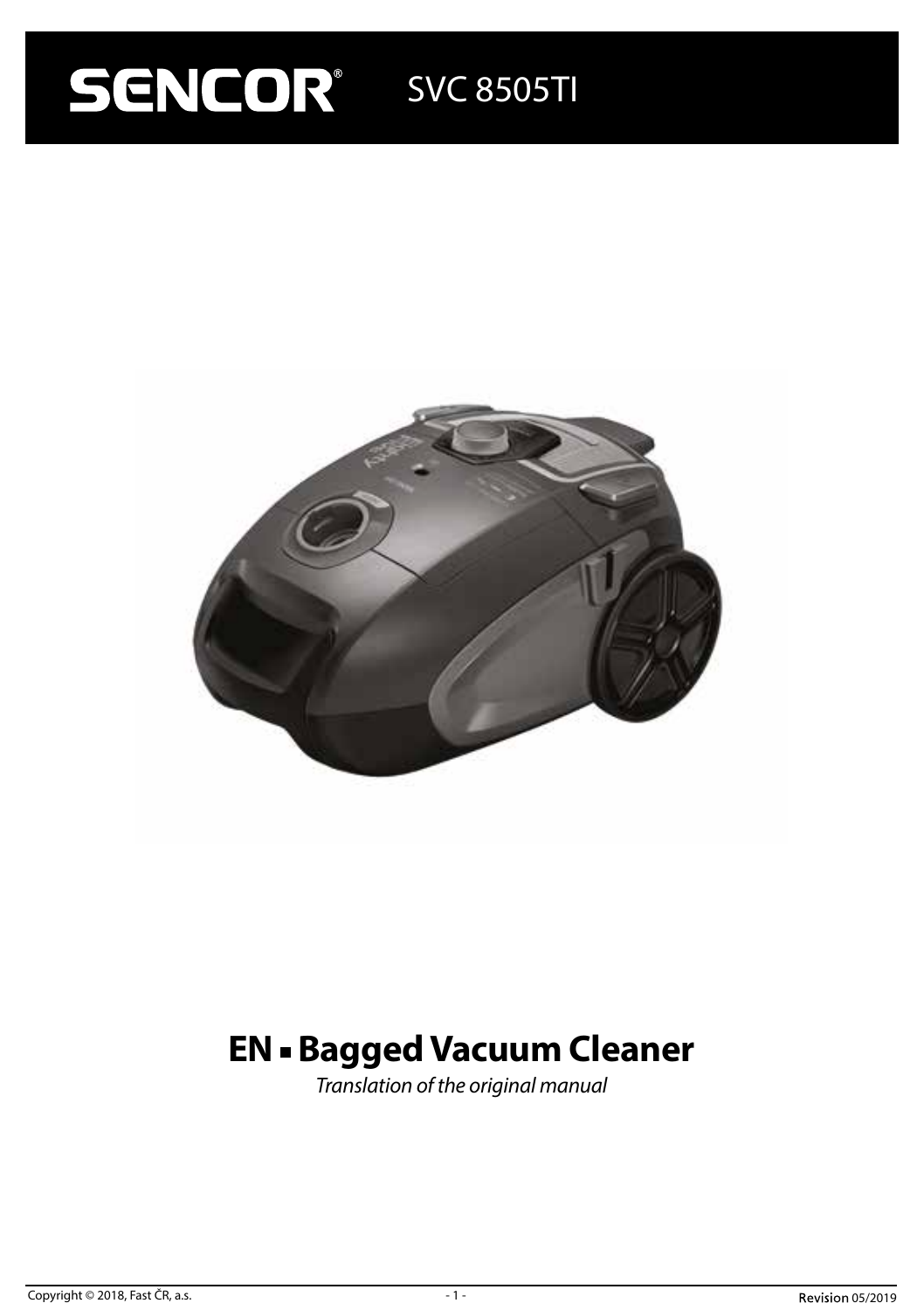**Important safety instructions**

# **READ CAREFULLY AND STORE FOR FUTURE USE.**

- This vacuum cleaner may be used by children 8 years of age and older and by persons with physical or mental impairments or by inexperienced persons, if they are properly supervised or have been informed about how to use this vacuum cleaner in a safe manner and understand the potential dangers. Children must not play with the vacuum cleaner. Cleaning and maintenance performed by the user must not be performed by unsupervised children. Keep the vacuum cleaner and its accessories out of reach of children that are younger than 8 years of age.
- This vacuum cleaner is designed for use in households, offices and similar types of areas. Do not use in industrial surroundings.
- Do not expose the vacuum cleaner to direct sunlight and do not place it near an open fire or appliances that are a source of heat.
- Before connecting the power cord to a power socket, check that the technical details on the vacuum cleaner's rating label match the electrical voltage in the socket.
- Make sure the power cord is not touching a hot surface or sharp objects.
- Do not submerge the vacuum cleaner under water or any other liquid and do not rinse it under running water.
- Before turning on the vacuum cleaner, make sure that the dust bag is inserted inside and that the inflow micro-filter and the outflow HEPA filter are installed in their place.
- When the vacuum cleaner is running, ensure that the air outlets and the suction opening are not blocked.
- Do not use the vacuum cleaner to vacuum the following items:
	- smouldering cigarettes, burning items, matches or embers;
	- water and other liquids;
	- flammable or volatile materials;
	- sharp items, e.g. broken glass, needles, pins, etc.;
	- flour, wall plaster, cement and other building materials;
	- larger pieces of paper or plastic bags, which can easily block the suction opening.
- Vacuuming of some types of floors or floor surfaces can create a electrostatic discharge, which presents no danger to the user.
- Do not place the suction nozzle or tube against any parts of the face.
- Always turn off the vacuum cleaner and disconnect it from the power socket when leaving it without supervision, after finishing using it and before cleaning it.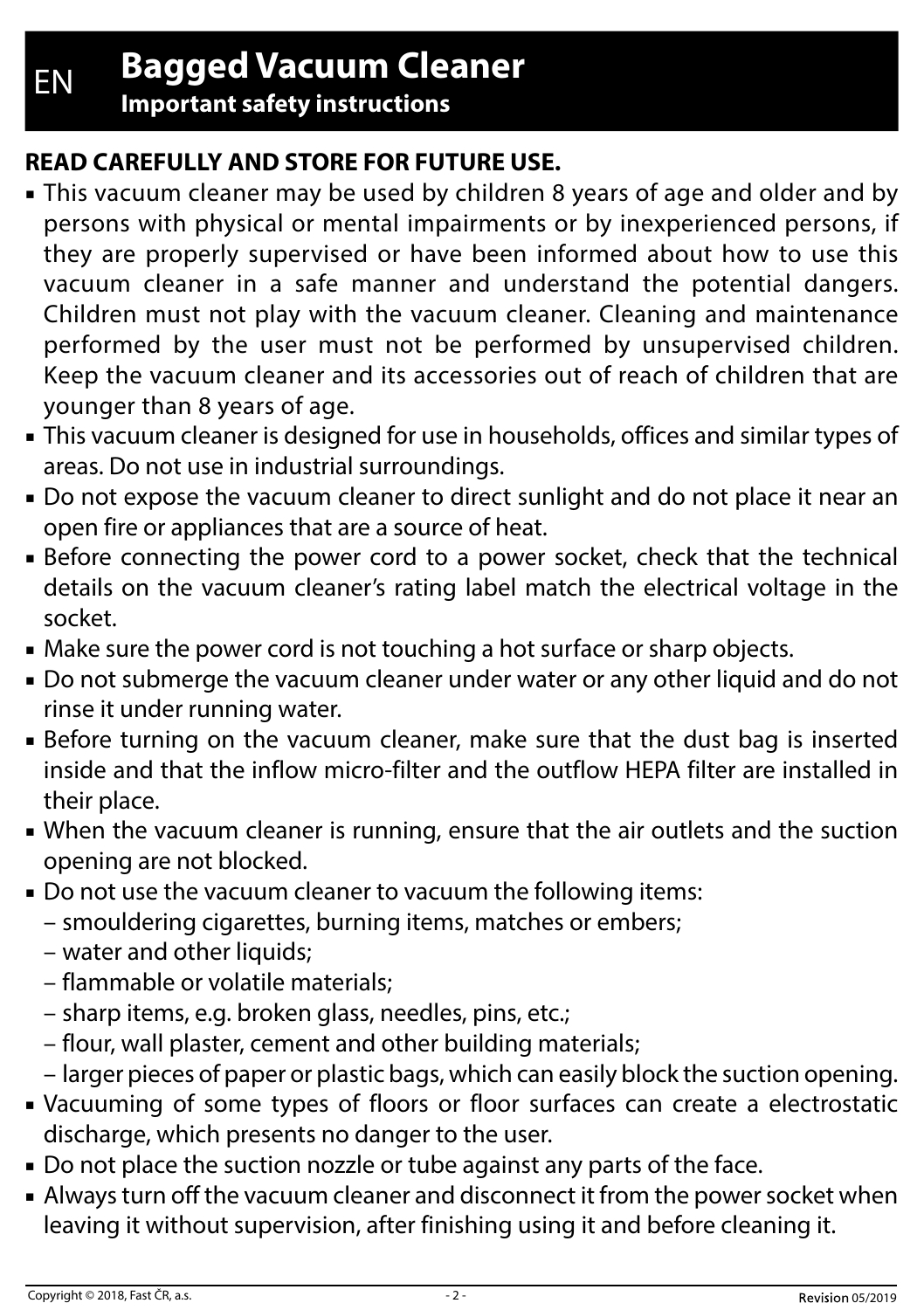- Disconnect the power cord from the power socket by pulling on the plug, never pulling on the cord. Otherwise, this could damage the power cord or the socket. Hold the power cord in your hand when winding it up.
- In the event that the power cord is damaged, it must be replaced by an authorised service centre or by a similarly qualified person, this will prevent the creation of a dangerous situation. It is forbidden to use the vacuum cleaner if it has a damaged power cord.
- Do not use the vacuum cleaner if it is not working correctly, if it has been damaged or has been submerged in water. Do not repair the vacuum cleaner yourself or make any adjustments to it. Have all repairs performed at an authorised service centre. By tampering with the appliance, you risk voiding your legal rights arising from unsatisfactory performance or quality warranty.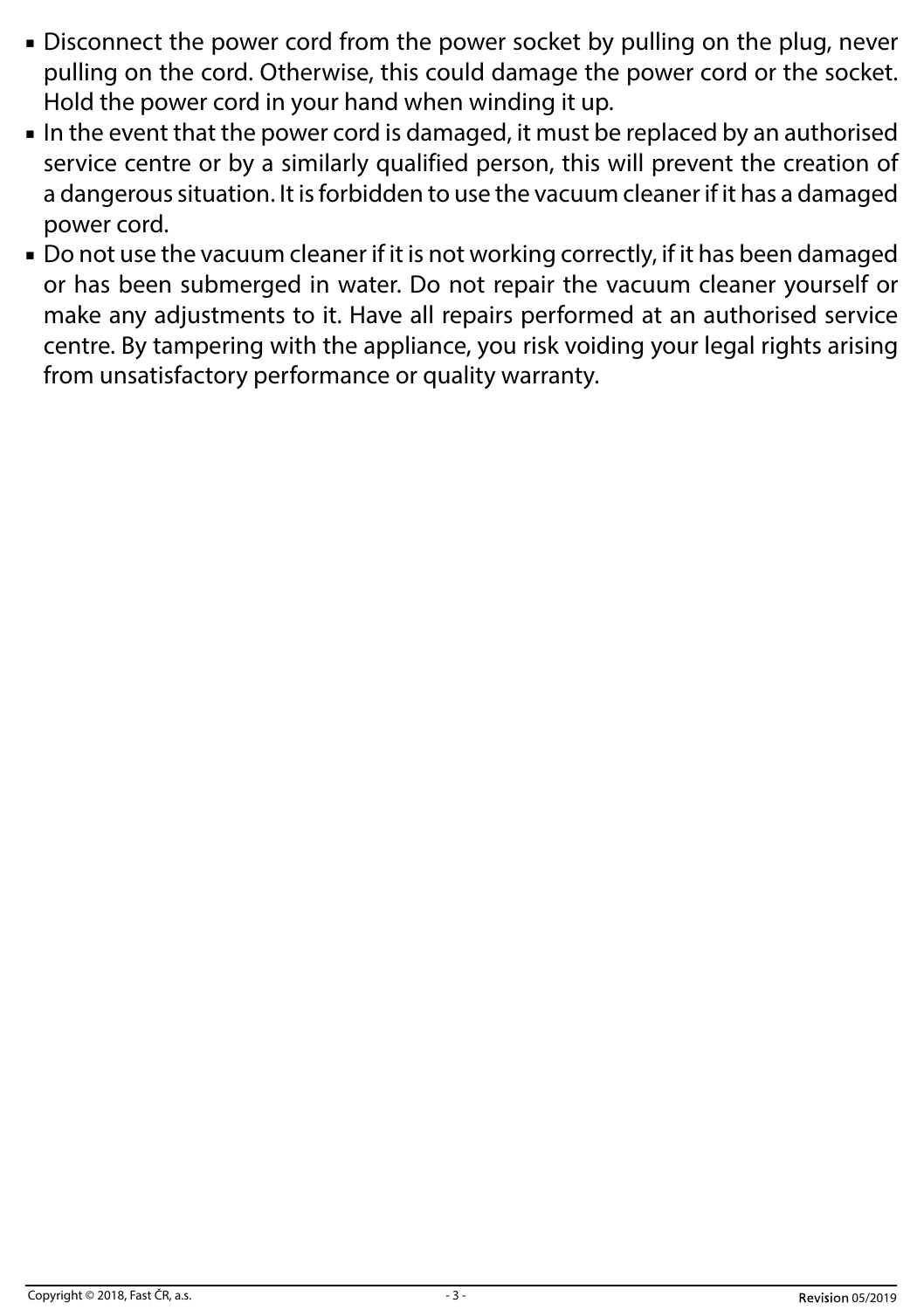# **SENCOR** SVC 8505TI

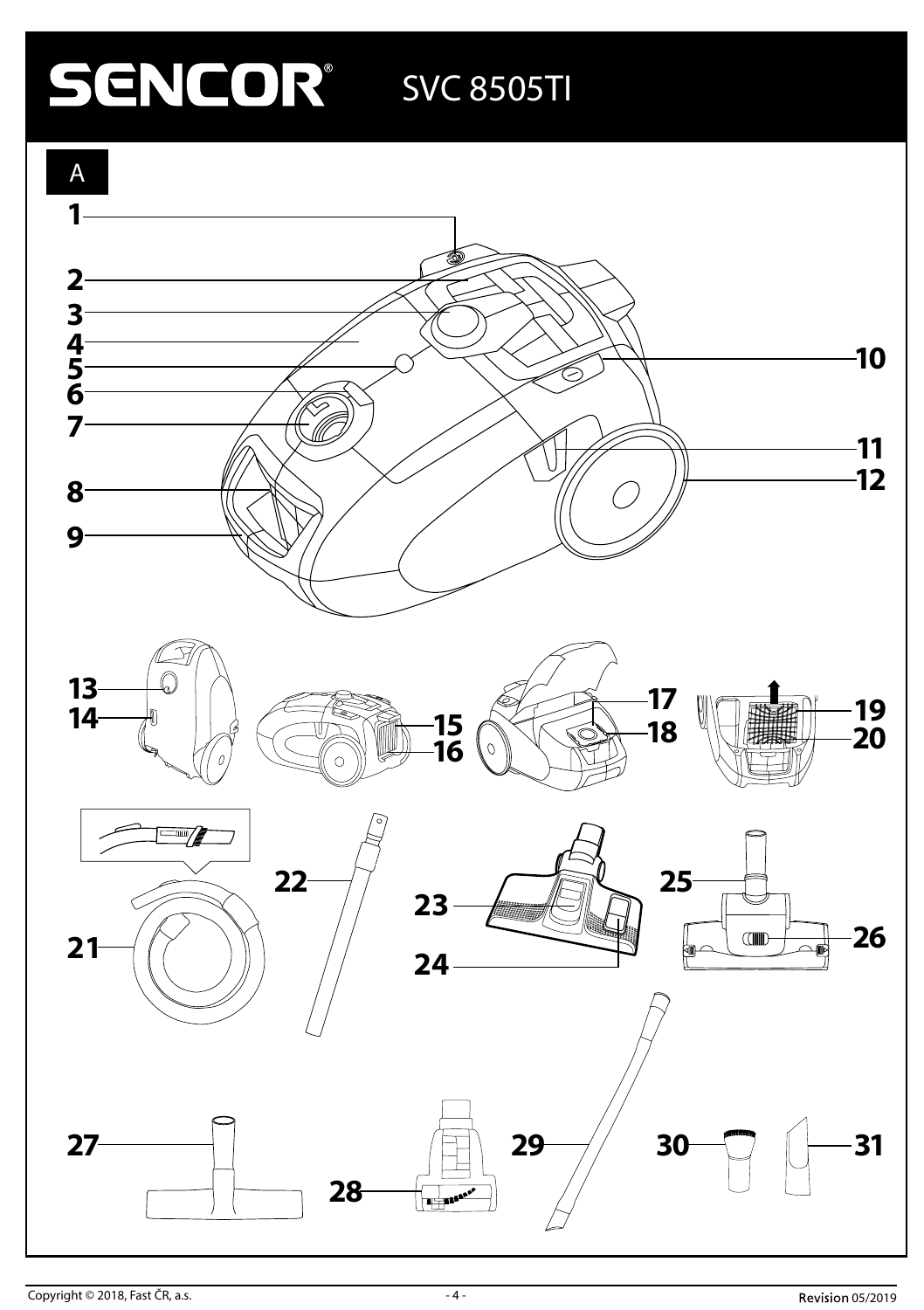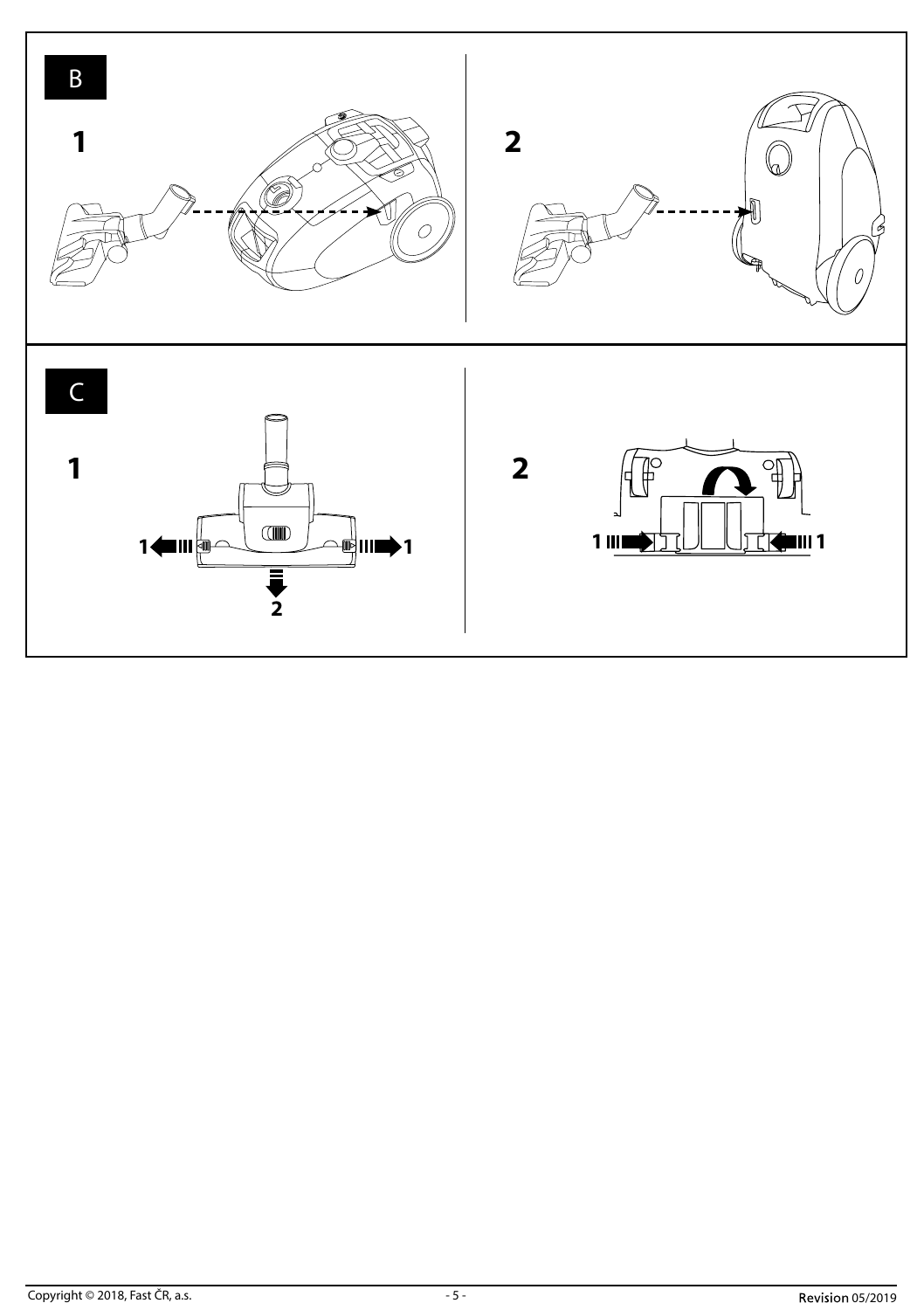# EN **Bagged Vacuum Cleaner User's manual**

- Prior to using this appliance, please read the user's manual thoroughly, even in cases, when one has already familiarised themselves with previous use of similar types of appliances. Only use the appliance in the manner described in this user's manual. Keep this user's manual in a safe place where it can be easily retrieved for future use.
- We recommend saving the original cardboard box, packaging material, purchase receipt and responsibility statement of the vendor or warranty card for at least the duration of the legal liability for unsatisfactory performance or quality. In the event of transportation, we recommend that you pack the appliance in the original box from the manufacturer.

#### **DESCRIPTION OF THE VACUUM CLEANER AND ITS ACCESSORIES** is placed behind the grill.

**A17** Dust bag\* **A18** Dust bag holder **A19** Grill of the inflow micro-filter is placed in the grill. **A21** Flexible hose with an integrated

brush **A22** XXL telescopic metal tube **A23** Floor nozzle with an extensible brush and DEEP cleaning and EASY

cleaning switch **A24** Flap for extending and retracting

- **A1** Automatic power cord winding button
- **A2** Stainless steel grill
- **A3** Electronic suction power control
- **A4** Lid of storage area for dusting brush **A20** Washable inflow micro-filter and crevice nozzle
- **A5** Full dust bag indicator
- **A6** Lock for lid of storage area
- **A7** Flexible hose connection hole
- **A8** Top cover lock
- **A9** Integrated handle
- **A10** On/Off button of the vacuum cleaner
- **A11** Groove for the horizontal parking position
- **A12** Rubber-coated rear travel wheel
- **A13** Front rotating travel wheel
- **A14** Groove for the vertical parking
- position **A15** Removable grill of the outflow HEPA
- filter

### **A16** Washable outflow HEPA filter

# **\*Note:**

One disposable synthetic dust bag is included with the product. Synthetic dust bags last longer, are more durable and provide better filtration than standard paper bags.

**Note:** 

The dusting brush **A30** and crevice nozzle **A31** are stored in the storage area under the lid **A4**.

## **INTENDED USE OF THE ACCESSORIES**

- The universal floor nozzle with an extensible brush **A23** is intended for all floor types. Extend the brush when vacuuming smooth hard floors, and retract it when vacuuming carpets. To extend and retract the brush, use flap **A24** on the floor nozzle **A23**. Floor nozzle **A23** also has a switch for extending out a travel roller. This switch is located in the centre of the floor nozzle **A23** and it has two positions - deep cleaning and easy cleaning. The deep cleaning position (the travel roller is retracted) is ideal for deep and thorough vacuuming of carpets. The easy cleaning position (the travel roller is extended) makes movement over the vacuumed surface easier. We recommend to slightly lift up the floor nozzle **A23** when you wish to switch to the easy cleaning position.
- The turbo brush **A25** is suitable for vacuuming smooth hard surfaces and carpets with a low pile height. Thanks to the rotating brush, it very quickly and effectively removes ingrained dirt, threads, animal fur, hair, etc. Use the sliding suction power control **A26** to set the suction intensity.
- The hard floor nozzle **A27** ensures perfect and yet gentle vacuuming of smooth hard surfaces thanks to the brush being from 100% natural bristles. It can be used to vacuum floors that are sensitive to scratching such as wooden or floating floors, marble floors, tiles, linoleum, etc.
- The mini turbo brush **A28** is the ideal helper for removing animal fur, hair, etc., while at the same time being suitable for vacuuming hard-to-reach places. Its use is not limited to the home, and can be used for vacuuming the car. It quickly and effectively removes hair, animal fur and other materials from car seats, upholstery, pillows and other textile surfaces.
- The long flexible crevice nozzle **A29** serves to vacuum very hard-to-reach places anywhere in your car.
- The crevice nozzle **A31** can be used for vacuuming hard-to-reach places and the dusting brush **A30** is used for vacuuming various types of furniture.

## **PREPARING FOR USE**

- Make sure that the dust bag **A17**, inflow micro-filter **A20** and outflow HEPA filter **A16** are properly installed.
- Insert the end of the flexible hose **A21** into the hole **A7** and turn it clockwise to secure it in place.



**Note:**  For removal, turn the end of the hose **A21** anticlockwise and pull it out of the hole **A7**.

- Attach the telescopic tube A22 on to the handle of the flexible hose A21. Slide the ring that is located on the telescopic tube **A22** towards the handle of the flexible hose **A21** to release the extension lock on the telescopic tube **A22**. After releasing the lock, set the length of the tube **A22** by sliding its extensible part in or out. When the ring is released, it will lock in at the set length.
- Select the type of accessory that you wish to use and attach it to the free end of the telescopic tube **A22**. Certain types of accessories such as for example **A28, A29, A30**  or **A31** are attached directly on to the handle of the flexible hose **A21**.

## **USING THE VACUUM CLEANER**

**Attention:**

■ Pull on the power plug to wind out the required length of the power cord and connect it to a power socket.



The yellow mark on the power cord indicates the approaching end of its length, and the red mark indicates the complete end of its length. Do not attempt to pull the power cord past this mark.

- To start the vacuum cleaner, press button A10. Suction power can be set using the electronic control **A3** or the mechanical flap on the handle of the flexible hose **A21**.
- When you have finished using the vacuum cleaner, turn it off by pressing button **A10** and disconnect the power cord from the power socket. To wind the power cord back into the vacuum cleaner, press and hold button **A1** until its entire length is wound up**.** Gently hold the power cord with one hand while winding it up.



If the power cord is not wound up completely, release button **A1**, and pull the power cord out of the vacuum cleaner by approximately 50 cm and then try again to wind it up.

#### **PARKING POSITION OF THE VACUUM CLEANER**

- When not using the vacuum cleaner, you may put it in the parking position. For the horizontal parking position, slide the stopper on the nozzle **A23** or **A27** or turbo brush **A25** into the groove **A11**, see fig. B1.
- For the vertical parking position, first set the shortest length of the telescopic tube **A22**. Then put the vacuum cleaner into a vertical position and slide the stopper on the nozzle **A23** or **A27** or the turbo brush **A25** into the groove **A14**, see fig. B2.

#### **MAINTENANCE AND CLEANING**

**Note:** 

■ Before cleaning it, always make sure that the vacuum cleaner is turned off and disconnected from the power socket.

#### **Changing the dust bag**

- The red coloured indicator **A5** signals the need to replace the dust bag **A17**.
- Release the lock A8 and tilt open the top cover of the vacuum cleaner. Remove the used dust bag **A17** from the holder **A18** and insert a new bag intended for this type of a vacuum cleaner in its place. After replacing the bag **A17**, close the top cover of the vacuum cleaner. It will not be possible to close the top cover of the vacuum cleaner unless the bag is correctly inserted in the holder **A18**.
- If the dust bag is not replaced in time, the vacuum cleaner's suction power will be reduced.

#### **Cleaning and replacing the inflow micro-filter and the outflow HEPA filter**

- Release the lock **A8** and tilt open the top cover of the vacuum cleaner. Slide the grill **A19** out of the vacuum cleaner and take the micro-filter **A20** out of it. Rinse it under running lukewarm water and allow to dry naturally. Then reinsert it and close the cover. In the event that the micro-filter **A20** is showing signs of wear or it is heavily soiled, replace it with a new one.
- Release and remove the grill A15. Remove the HEPA filter A16 from the vacuum cleaner. In the case of light soiling, tap it out. We recommend doing this away from living areas. In the event of greater soiling, wash it under a weak current of running lukewarm water so that the water washes the dirt out of the folds. Allow the HEPA filter **A16** to dry naturally, then reinsert it and secure it in place with the grill **A15**. It is recommended to replace the HEPA filter with a new one after 6 months of use.
- When filters are soiled, their effectiveness is reduced, so do not neglect their cleaning.



## **Attention:**

Before putting the filters back into the vacuum cleaner, make sure that they are completely dry.

#### **Cleaning the flexible hose, telescopic tube, floor nozzle, hard floor nozzle, mini turbo brush, flexible crevice nozzle, small crevice nozzle and the dusting brush**

■ If the accessories are soiled, take them out and clean away all dirt (dust, hair, animal fur, etc.).

#### **Cleaning the turbo brush**

- Release the latches along the sides of the turbo brush A25, see figure C1. Remove the front cover and remove all dirt, hair, animal fur, etc. from the rotary brush and the inner area. After cleaning, put the front cover back and secure it in place using the locking latches.
- Press the cover latches located on the underside of the turbo brush **A25** to release them, see figure C2. Remove the cover and remove any soils from the inner area of the turbo brush **A25**. Put the cover back in its place. An audible click will be heard when it slides back into place.

#### **A27** Hard floor nozzle **A28** Mini turbo brush **A29** Long flexible crevice nozzle **A30** Dusting brush

the brush **A25** Turbo brush **A26** Suction power control

**A31** Crevice nozzle